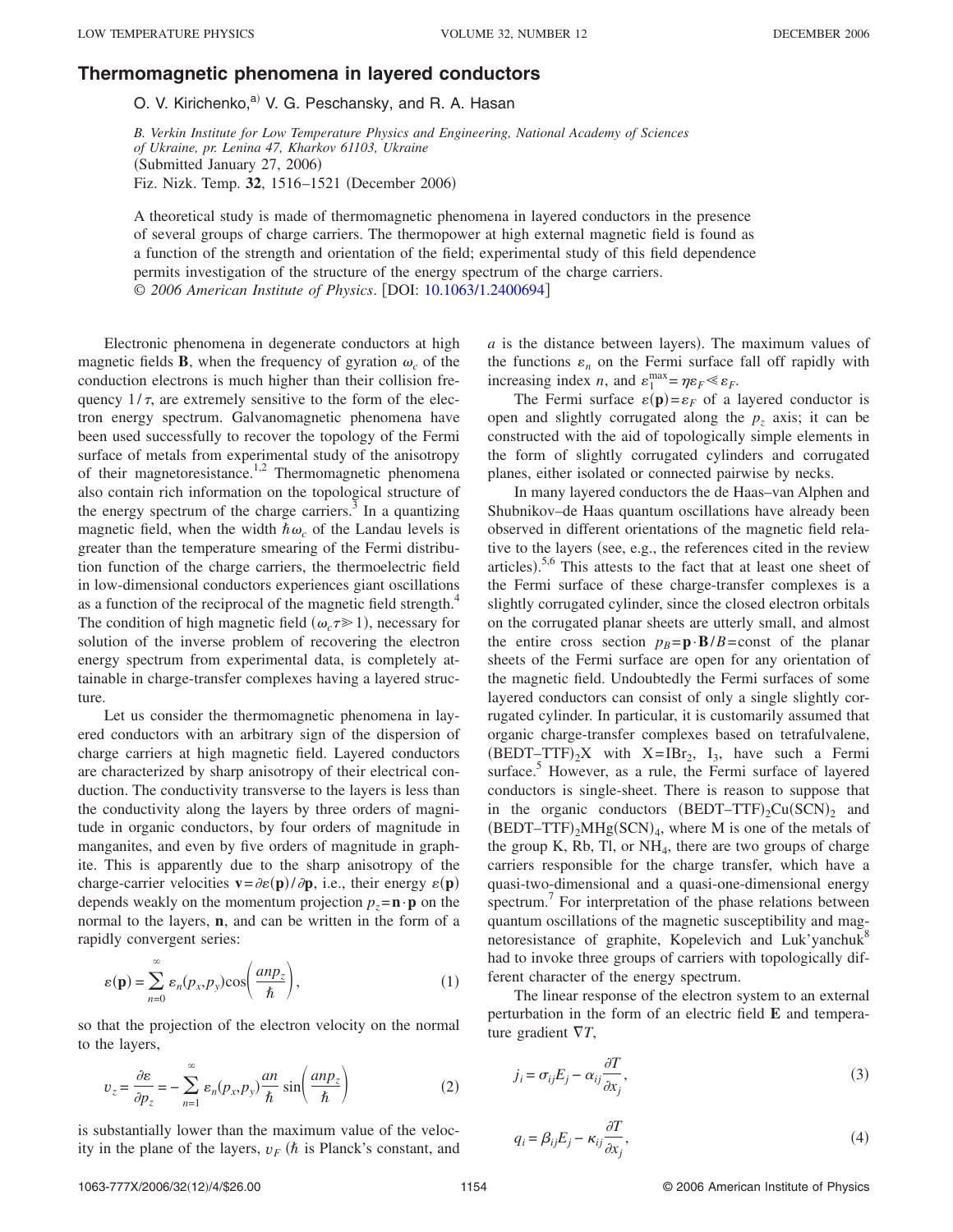can be found with the aid of a solution of the kinetic equation for the electron distribution function:

$$
f(\mathbf{r}, \mathbf{p}) = f_0(\varepsilon) - \psi_1(\mathbf{r}, \mathbf{p}) \frac{\partial f_0}{\partial \varepsilon} - \psi_2(\mathbf{r}, \mathbf{p}) \frac{\varepsilon - \mu}{T} \frac{\partial f_0}{\partial \varepsilon},
$$
 (5)

where  $f_0(\varepsilon)$  and  $\mu$  are the equilibrium Fermi function and chemical potential of the electrons, *T* is the temperature in energy units, and the functions  $\psi_1$  and  $\psi_2$  are solutions of the equations

$$
\frac{\partial \psi_1}{\partial t} + \mathbf{v} \frac{\partial \psi_1}{\partial \mathbf{r}} + \hat{W}_p \psi_1 = e\mathbf{E} \cdot \mathbf{v},\tag{6}
$$

$$
\frac{\partial \psi_2}{\partial t} + \mathbf{v} \frac{\partial \psi_2}{\partial \mathbf{r}} + \hat{W}_\varepsilon \psi_2 = \mathbf{v} \frac{\varepsilon - \mu}{T} \nabla T. \tag{7}
$$

Here *e* is the electron charge, the operators  $\hat{W}_p$  and  $\hat{W}_g$  describe the relaxation of electrons with respect to the momenta  $(1/\tau_p)$  and energies  $(1/\tau_s)$ , and *t* is the time of motion of the charge in a magnetic field **B**= $(B \cos \varphi \sin \theta,$ *B* sin  $\varphi$  sin  $\theta$ , *B* cos  $\theta$ ) according to the equations

$$
\frac{\partial p_x}{\partial t} = \frac{eB \cos \theta}{c} (v_{y} - v_z \sin \varphi \tan \theta), \tag{8}
$$

$$
\frac{\partial p_y}{\partial t} = \frac{eB\cos\theta}{c}(v_z\cos\varphi\tan\theta - v_x),\tag{9}
$$

$$
\frac{\partial p_z}{\partial t} = \frac{eB \sin \theta}{c} (v_x \sin \varphi - v_y \cos \varphi). \tag{10}
$$

The electric field and temperature gradient will be considered constant and uniform.

The eigenvalues of the scattering operators  $\hat{W}_p$  and  $\hat{W}_g$ for conduction electrons,  $1/\tau_p$  and  $1/\tau_s$ , respectively, are substantially different, when the charge carriers are scattered on vibrations of the crystal lattice.<sup>9,10</sup> However, at low temperatures, once the condition  $\omega_c \tau \geq 1$  is satisfied, the main mechanism of dissipation of the electrons at actually attainable magnetic fields is their scattering on impurity atoms and other crystal defects. The doping of a layered conductor by impurity atoms can substantially alter the electron energy spectrum.<sup>11</sup> We shall assume that the impurity centers are still too few in number to have a substantial influence on the energy spectrum of the charge carriers but entirely sufficient that we can neglect the electron-phonon scattering at low temperatures. In the scattering of charge carriers by impurity centers the momentum of the electron changes appreciably at the time of a collision event, and the relaxation times of the electron system with respect to momentum  $(\tau_p)$  and energy  $(\tau_{\epsilon})$  are of the same order of magnitude. In the case of a short range of interaction of the impurity center one can use the Born approximation for calculating the scattering amplitude. Here the collision integral, to a sufficient degree of accuracy, has the form of an operator of multiplication of the nonequilibrium correction to the distribution function by the collision frequency, and the solutions of equations  $(6)$  and  $(7)$ take the rather simple form

$$
\psi_2 = \int_{-\infty}^t dt' \, \exp[(t - t')/\tau_e] \frac{\varepsilon - \mu}{T} \mathbf{v}(t') \, \nabla T. \tag{12}
$$

After substituting the electron distribution function (5) into the expressions for the current density

$$
\mathbf{j} = \frac{2}{(2\pi\hbar)^3} \int e\mathbf{v} f(\mathbf{r}, \mathbf{p}) d^3 p \tag{13}
$$

and heat flux density

$$
\mathbf{q} = \frac{2}{(2\pi\hbar)^3} \int \mathbf{v}(\varepsilon - \mu) f(\mathbf{r}, \mathbf{p}) d^3 p \tag{14}
$$

one can easily determine the kinetic coefficients linking **j** and **q** with the electric field **E** and temperature gradient *T*. From now on, we shall drop the distinction between  $\tau_{\varepsilon}$  and  $\tau_p$  and just set  $\tau_{\varepsilon} = \tau_p = \tau$ .

In the  $\tau$  approximation for the collision integrals it is sufficient to calculate the components of the conductivity tensor  $\sigma_{ij}$ , while the remaining kinetic coefficients describing the heat transfer and thermoelectric effects are related to  $\sigma_{ij}$ by the simple relations

$$
\alpha_{ij} = T^{-1}\beta_{ij} = \frac{\pi^2 T}{3e} \frac{\partial \sigma_{ij}(\mu)}{\partial \mu},\tag{15}
$$

$$
\kappa_{ij} = \frac{\pi^2 T}{3e^2} \sigma_{ij}.
$$
\n(16)

We shall assume that the Fermi surface consists of a corrugated cylinder and corrugated planes with an arbitrary corrugation along the  $p_y$  axis. The coordinate axes in the plane of the layers are directed so that the plane tangent to a corrugated planar sheet of the Fermi surface is parallel to the  $p_y p_z$  coordinate plane. In relations (13) and (14) it is necessary to integrate over all states of the conduction electrons, and in the presence of several groups of charge carriers, each of them brings its own contribution to the kinetic coefficients—in particular, to the components of the conductivity tensor, so that

$$
\sigma_{ij} = \sigma_{ij}^{(1)} + \sigma_{ij}^{(2)},\tag{17}
$$

where  $\sigma_{ij}^{(1)}$  is the contribution to the conductivity from charge carriers whose states are found on a planar sheet of the Fermi surface, and  $\sigma_{ij}^{(2)}$  takes into account the contribution to  $\sigma_{ij}$ from the remaining electrons with the Fermi energy.

It follows from the equations of motion of a charge in a magnetic field that the charge carriers whose states belong to a corrugated planar sheet of the Fermi surface drift mainly along the  $x$  axis. After averaging Eq.  $(8)$  over a sufficiently long time segment, we find that the electron drift velocity along the *y* axis,  $\overline{v}_y = \overline{v}_z \sin \varphi \tan \theta$  is of the same order as  $\overline{v}_z$ if the magnetic field deviates substantially from the plane of the layers, i.e., if the angle  $\Psi$  is substantially different from  $\pi/2$ .

At the same time, a conduction electron can can move rather far along the  $p_y$  axis along its trajectory in **p** space, and, as follows from Eq. (9), the mean drift velocity  $\bar{v}_x$  is of the order of  $v_F$ .

The presence of this group of charge carriers in addition to the conduction electrons on the corrugated cylinder of the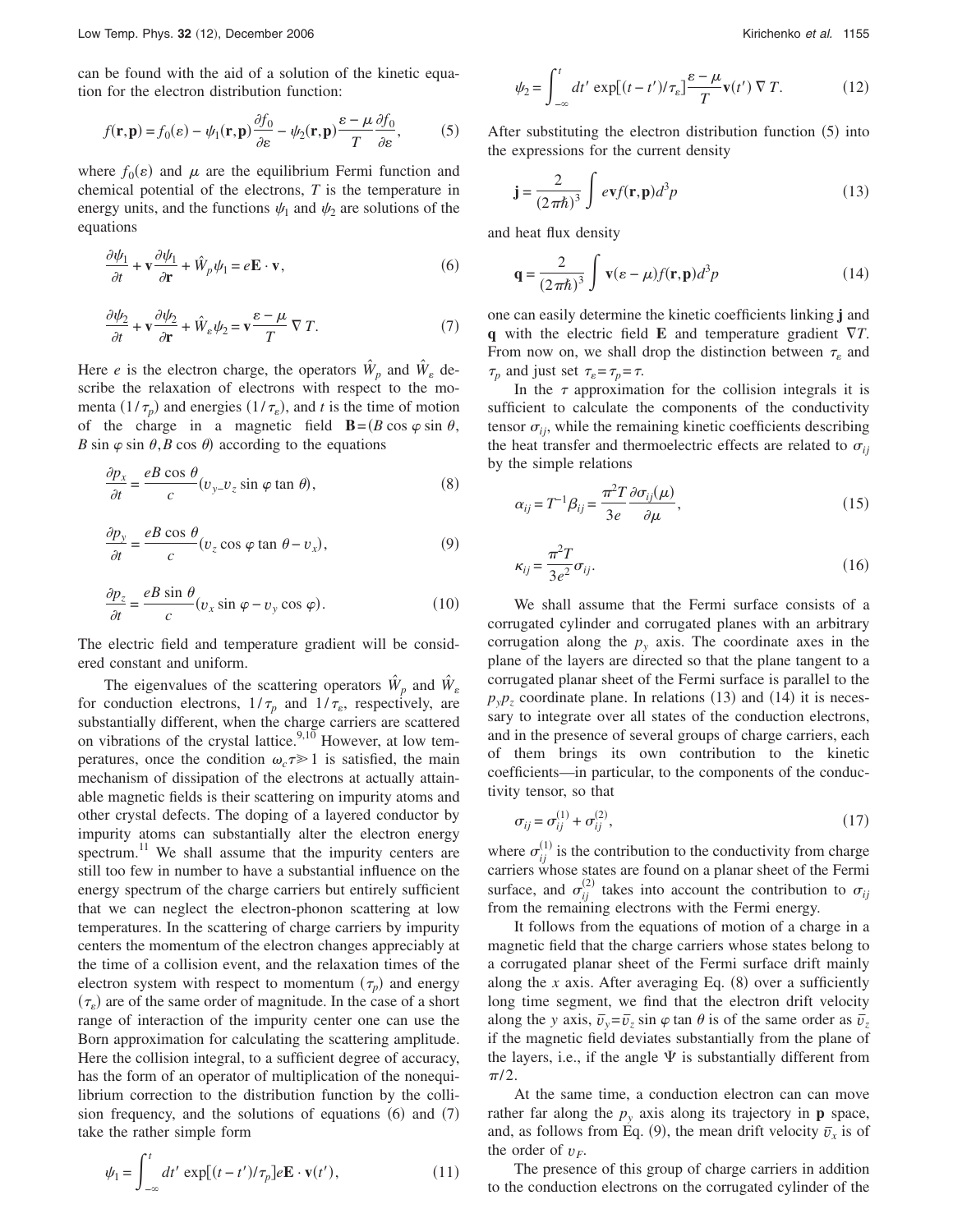Fermi surface has a substantial influence on the dependence of the kinetic coefficients on the magnetic field strength at a high field. This is due to the fact that, however high the magnetic field, the high-field asymptote of the component  $\sigma_{xx}^{(1)}(B)$  for  $\gamma = T_B/\tau \ll 1$  is of the same order of magnitude as  $\sigma_{xx}^{(1)}$  in the absence of magnetic field:

$$
\sigma_{xx}^{(1)} = \frac{2e^2}{(2\pi\hbar)^3} \int d\varepsilon dp_y dp_z \frac{v_x^2 \tau}{|v_x|} \delta(\varepsilon(\mathbf{p}) - \varepsilon_F)
$$

$$
= \frac{2e^2}{(2\pi\hbar)^3} \int dp_y dp_z |v_x| \tau = \frac{2e^2 v_1 \tau}{\pi\hbar ab}.
$$
(18)

Here *b* is the period of the crystal lattice along the *y* axis,  $v_1$ is the modulus of the mean drift velocity of the electrons along the *x* axis. The mean-free time for the two groups of electrons will be set equal, and the time  $T_B$  is of the same order of magnitude as the period of gyration of an electron along a closed orbit, while for electrons on an open trajectory in momentum space, it is of the same order of magnitude as the time of their displacement by a period of the reciprocal lattice.

In quasi-two-dimensional conductors the conductivity tensor components  $\sigma_{xx}$ ,  $\sigma_{yy}$ ,  $\sigma_{xy}$ , and  $\sigma_{yx}$  will be greater in order of magnitude than all the other components  $\sigma_{ij}$  even though they may decay with increasing magnetic field, since at actually attainable fields the small parameter  $\gamma$  is still much larger than the quasi-two-dimensionality parameter of the electron energy spectrum, i.e.,  $\eta \ll \gamma \ll 1$ . These components are easily estimated by studying the Hall effect and magnetoresistance. In the leading approximation, the ratio of the electric fields  $E_y$  and  $E_x$  upon the flow of a current **j**  $=(j \cos \phi, j \sin \phi, 0)$  in the plane of the layers has the form

$$
\frac{E_y}{E_x} = \frac{-\sigma_{xy}\cos\phi + \sigma_{xx}\sin\phi}{\sigma_{yy}\cos\phi - \sigma_{yx}\sin\phi}.
$$
\n(19)

Having determined this ratio at four positions of current flow, e.g., at  $\phi=0$ ,  $\pi/6$ ,  $\pi/4$ , and  $\pi/2$ , one can find the components of the conductivity tensor appearing in it for any form of the quasi-two-dimensional electron energy spectrum.

Further analysis of thermoelectric phenomena in conductors with a multi-sheet Fermi surface does not present difficulty. Upon a nonuniform heating of the conductor along the normal to the layers in the absence of current-conducting contacts  $(j=0)$ , the thermoelectric field is directed mainly along the temperature gradient  $\partial T / \partial z$ :

$$
E_z = \frac{\pi^2 T}{3e} \frac{\partial (\ln \sigma_{zz})}{\partial \mu} \frac{\partial T}{\partial z}.
$$
 (20)

The electric field in the plane of the layers, which is proportional to the square of the quasi-two-dimensionality parameter of the electron energy spectrum, though increasing with increasing magnetic field, is nevertheless, for  $\eta \ll \gamma$  $\leq 1$ , much less than  $E_z$ :

$$
E_x < E_y \simeq \eta^2 \frac{T}{\mu e} \tan \theta (\gamma^{-2} \sin \varphi + \gamma^{-1} \cos \varphi) \frac{\partial T}{\partial z}.\tag{21}
$$

If the temperature gradient is oriented in the plane of the layers and directed along the *y* axis, then the thermoelectric field  $E_y$  is substantially larger than  $E_x$  and is given by the expression

$$
E_y = \frac{\pi^2 T}{3e} \left( \rho_{yy} \frac{\partial \sigma_{yy}}{\partial \mu} + \rho_{yx} \frac{\partial \sigma_{xy}}{\partial \mu} \right) \frac{\partial T}{\partial y}
$$
  
= 
$$
\frac{\pi^2 T}{3e} \frac{\rho_0}{\sigma_{yy}^{(2)}} \left( -\sigma_{xx}^{(1)} \frac{\partial \sigma_{yy}^{(2)}}{\partial \mu} - \sigma_{yx}^{(2)} \frac{\partial \sigma_{xy}^{(2)}}{\partial \mu} \right) \frac{\partial T}{\partial y},
$$
(22)

where

$$
\rho_0 = \frac{\sigma_{yy}^{(2)}}{\sigma_{yy}^{(2)} \sigma_{xx}^{(1)} - \sigma_{xy}^{(2)} \sigma_{yx}^{(2)}}.
$$

The thermoelectric field

$$
E_z = \frac{\pi^2 T}{3e} \frac{\rho_0}{\sigma_{yy}^{(2)}} \tan \theta \left\{ (\sigma_{yx}^{(2)} \sin \varphi - \sigma_{yy}^{(2)} \cos \varphi) \frac{\partial \sigma_{xy}^{(2)}}{\partial \mu} - (\sigma_{xx}^{(1)} \sin \varphi - \sigma_{xy}^{(2)} \cos \varphi) \frac{\partial \sigma_{yy}^{(2)}}{\partial \mu} \right\} \frac{\partial T}{\partial y}
$$
(23)

is of the same order of magnitude as  $E_y$  only when the magnetic field deviates substantially from the normal to the layers, i.e., for tan  $\varphi \ge 1$ .

The relation between the thermoelectric field and a temperature gradient directed along the *x* axis is given in the leading approximation in the parameter  $\eta$  as

$$
E_x = \frac{\pi^2 T}{3e} \left( \rho_{xx} \frac{\partial \sigma_0^{(1)}}{\partial \mu} + \rho_{xy} \frac{\partial \sigma_{yx}^{(2)}}{\partial \mu} \right) \frac{\partial T}{\partial x}
$$
  
= 
$$
\frac{\pi^2 T}{3e} \rho_0 \left( \frac{\partial \sigma_{xx}^{(1)}}{\partial \mu} - \frac{\sigma_{xy}^{(2)}}{\sigma_{yy}^{(2)}} \frac{\partial \sigma_{yx}^{(2)}}{\partial \mu} \right) \frac{\partial T}{\partial x},
$$
(24)

$$
E_y = \frac{\pi^2 T}{3e} \left( \rho_{yx} \frac{3\sigma_0^{(1)}}{\partial \mu} + \rho_{yy} \frac{\partial \sigma_{yx}^{(2)}}{\partial \mu} \right) \frac{\partial T}{\partial x}
$$
  
= 
$$
\frac{\pi^2 T}{3e} \frac{\rho_0}{\sigma_{yy}^{(2)}} \left( -\sigma_{yx}^{(2)} \frac{\partial \sigma_{xx}^{(1)}}{\partial \mu} + \sigma_{xx}^{(1)} \frac{\partial \sigma_{yx}^{(2)}}{\partial \mu} \right) \frac{\partial T}{\partial x},
$$
(25)

$$
E_z = \frac{\pi^2 T}{3e} \left\{ \cos \varphi \frac{\partial}{\partial \mu} (\ln \sigma_{zz}) + \frac{\rho_0}{\sigma_{yy}^{(2)}} \left[ \left( \sigma_{yx}^{(2)} \frac{\partial \sigma_{xx}^{(1)}}{\partial \mu} \right) - \sigma_{xx}^{(1)} \frac{\partial \sigma_{yx}^{(2)}}{\partial \mu} \right] \sin \varphi + \sigma_{xy}^{(2)} \cos \varphi \frac{\partial \sigma_{yx}^{(2)}}{\partial \mu} \right] \right\}.
$$
 (26)

The thermoelectric field turns out to be almost orthogonal to the temperature gradient. In the case of a Fermi surface consisting only of a single corrugated cylinder, the **E** vector lies mainly in the *yz* plane, and for  $\theta \ll 1$  the component  $E_z$  is much less than  $E_x$ .

The contribution to the Hall component  $\sigma_{xy}$  from the charge carriers whose state belong to the calculated cylinder, viz.,

$$
\sigma_{xy}^{(2)} = \frac{2ecS}{a(2\pi\hbar)^2 B} = \frac{N_2ec}{B\cos\theta},
$$
\n(27)

is easily determined if one knows the period of the Shubnikov-de Haas oscillations,  $\Delta(1/B) = 2\pi\hbar e/cS_{\text{extr}}$ , since only this group of conduction electrons participates in the formation of the oscillations. In formula  $(27)$  S is the mean